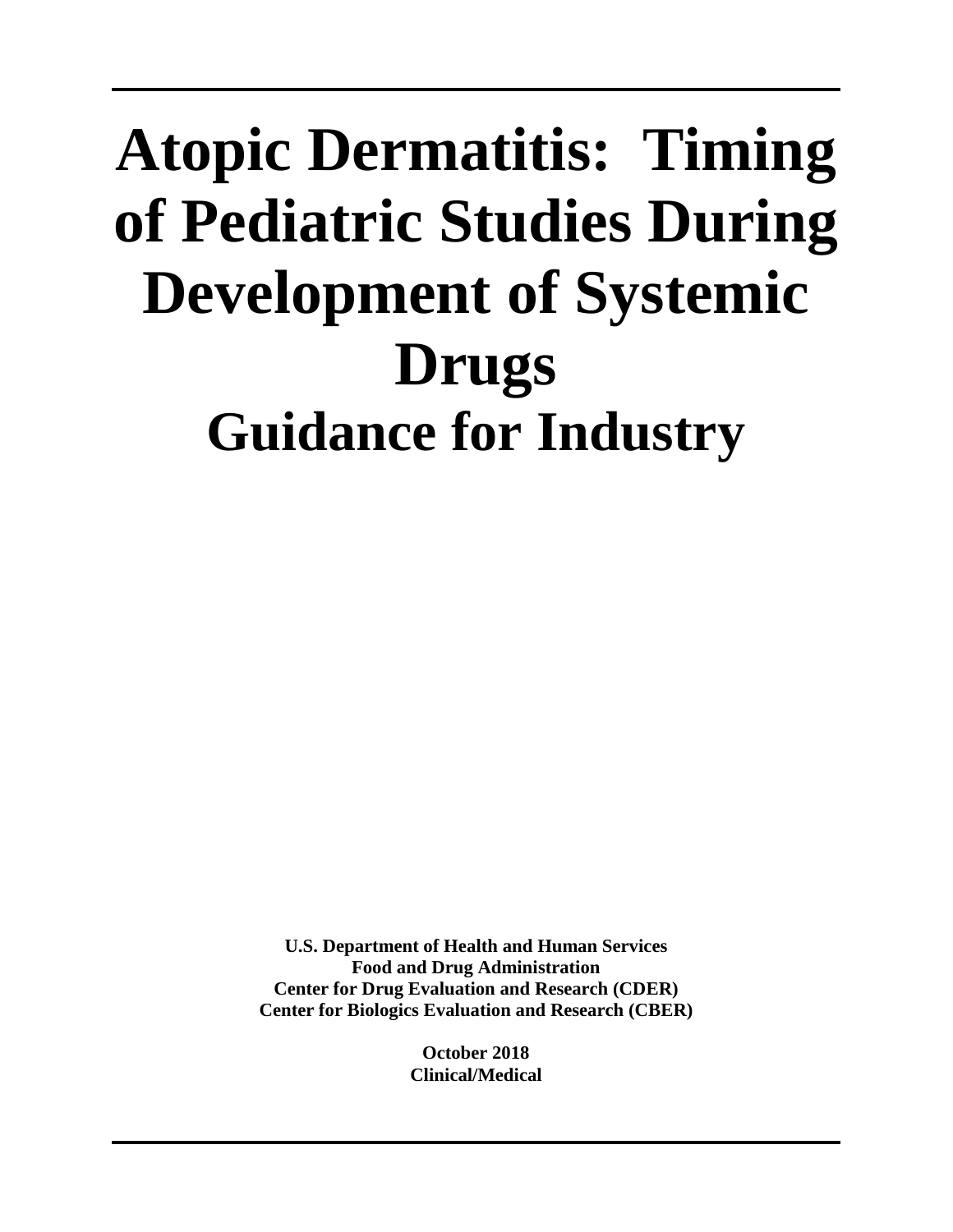# **Atopic Dermatitis: Timing of Pediatric Studies During Development of Systemic Drugs Guidance for Industry**

*Additional copies are available from:*

*Office of Communications, Division of Drug Information Center for Drug Evaluation and Research Food and Drug Administration 10001 New Hampshire Ave., Hillandale Bldg., 4th Floor Silver Spring, MD 20993-0002 Phone: 855-543-3784 or 301-796-3400; Fax: 301-431-6353; Email: druginfo@fda.hhs.gov https://www.fda.gov/Drugs/GuidanceComplianceRegulatoryInformation/Guidances/default.htm*

*and/or*

*Office of Communication, Outreach, and Development Center for Biologics Evaluation and Research Food and Drug Administration 10903 New Hampshire Ave., Bldg. 71, rm. 3128 Silver Spring, MD 20993-0002 Phone: 800-835-4709 or 240-402-8010; Email: ocod@fda.hhs.gov https://www.fda.gov/BiologicsBloodVaccines/GuidanceComplianceRegulatoryInformation/Guidances/default.htm*

> **U.S. Department of Health and Human Services Food and Drug Administration Center for Drug Evaluation and Research (CDER) Center for Biologics Evaluation and Research (CBER)**

> > **October 2018 Clinical/Medical**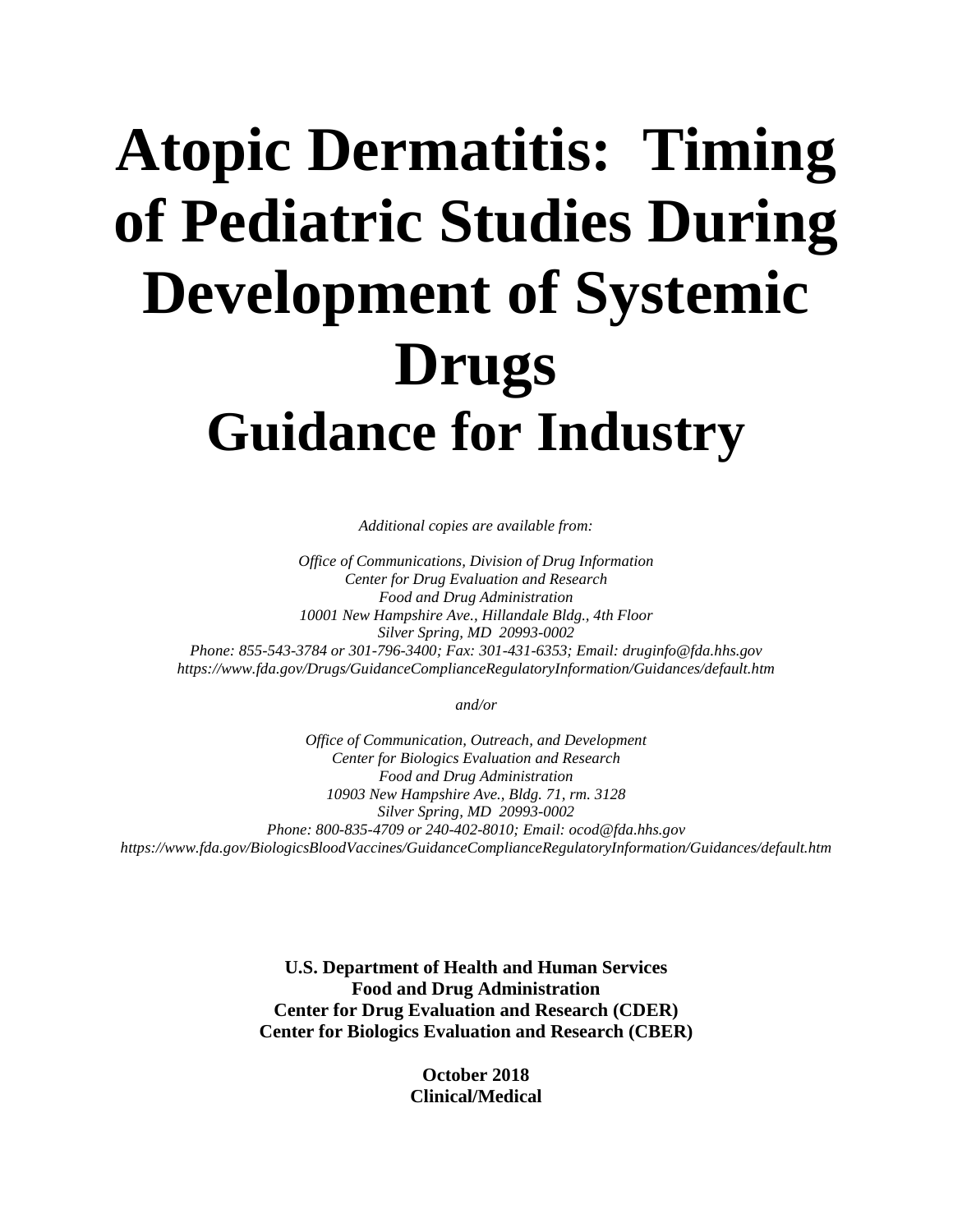## **TABLE OF CONTENTS**

| П. |  |
|----|--|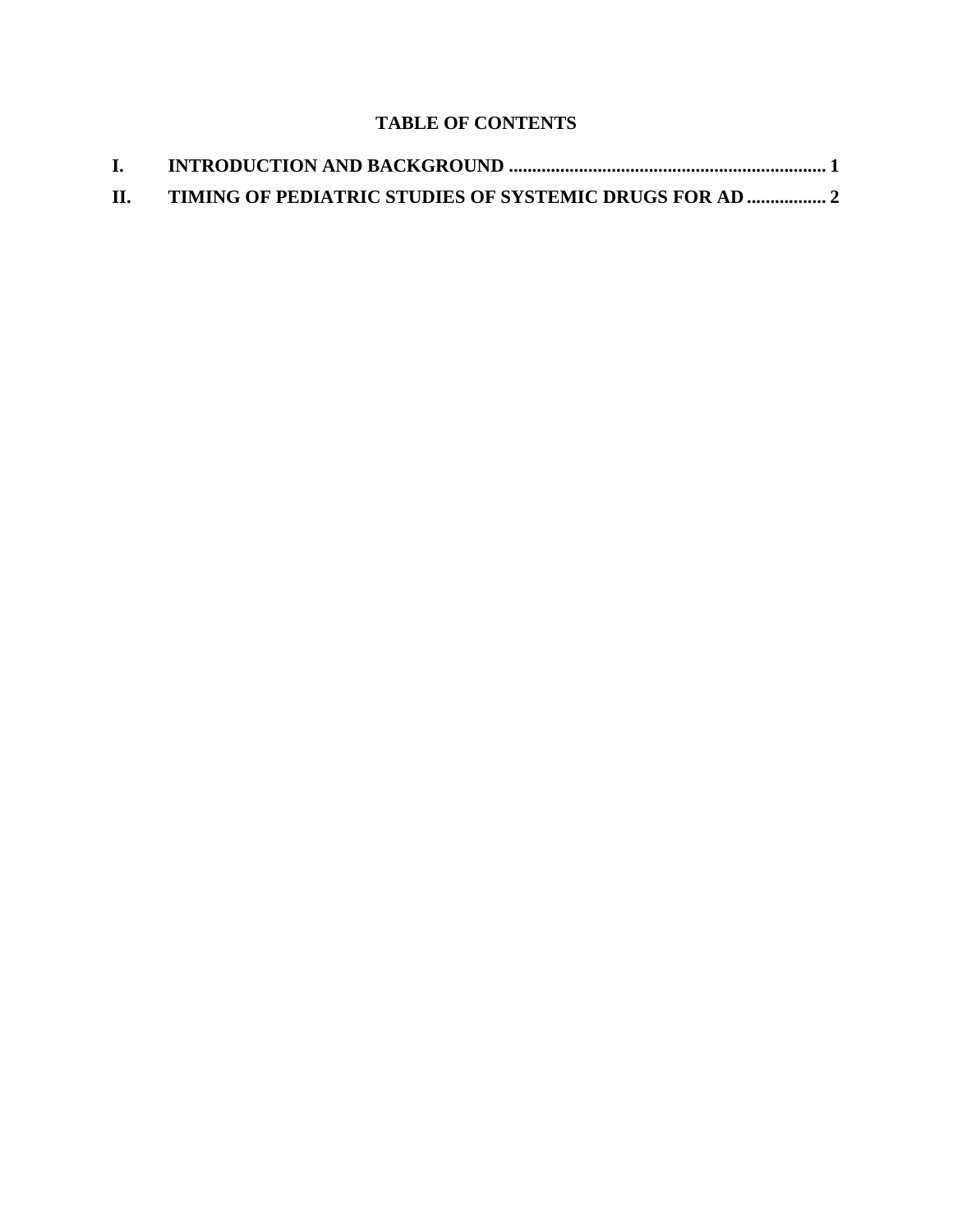# **Atopic Dermatitis: Timing of Pediatric Studies During Development of Systemic Drugs Guidance for Industry[1](#page-3-0)**

This guidance represents the current thinking of the Food and Drug Administration (FDA or Agency) on this topic. It does not establish any rights for any person and is not binding on FDA or the public. You can use an alternative approach if it satisfies the requirements of the applicable statutes and regulations. To discuss an alternative approach, contact the FDA office responsible for this guidance as listed on the title page.

### **I. INTRODUCTION AND BACKGROUND**

This guidance addresses FDA's current thinking about the relevant age groups to study and how early in drug development applicants should incorporate pediatric patients for development of systemic drugs for atopic dermatitis (AD). The recommendations in this guidance are based on input received from the March 9, 2015, Dermatologic and Ophthalmic Drug Advisory Committee (DODAC) meeting on this topic and review of medical literature and relevant statutes and regulations.

This guidance does not address the technical aspects of drug development for pediatric patients with AD, which FDA will address in a future guidance. $2$ 

AD is a chronic pruritic inflammatory skin disease that primarily affects pediatric patients but also occurs in adults. AD is associated with substantial morbidity, including sleep disruption, decreased neurocognitive function, and impaired quality of life for patients and their families. AD is also associated with numerous comorbidities, including cutaneous infections, extracutaneous infections, asthma, rhinitis, food allergies, obesity, and hypertension.

Historically, FDA recommended that applicants provide data on the use of topical drug products in pediatric patients for treatment of AD before initial drug approval. In contrast, FDA did not recommend initiation of pediatric studies for systemic drugs under development for treatment of

<span id="page-3-0"></span><sup>&</sup>lt;sup>1</sup> This guidance has been prepared by the Division of Dermatology and Dental Products in the Center for Drug Evaluation and Research in cooperation with the Center for Biologics Evaluation and Research at the Food and Drug Administration.

<span id="page-3-1"></span><sup>2</sup> Currently available is the draft guidance for industry *General Clinical Pharmacology Considerations for Pediatric Studies for Drugs and Biological Products*. When final, this guidance will represent the FDA's current thinking on this topic. For the most recent version of a guidance, check the FDA guidance web page at [https://www.fda.gov/RegulatoryInformation/Guidances/default.htm.](https://www.fda.gov/RegulatoryInformation/Guidances/default.htm)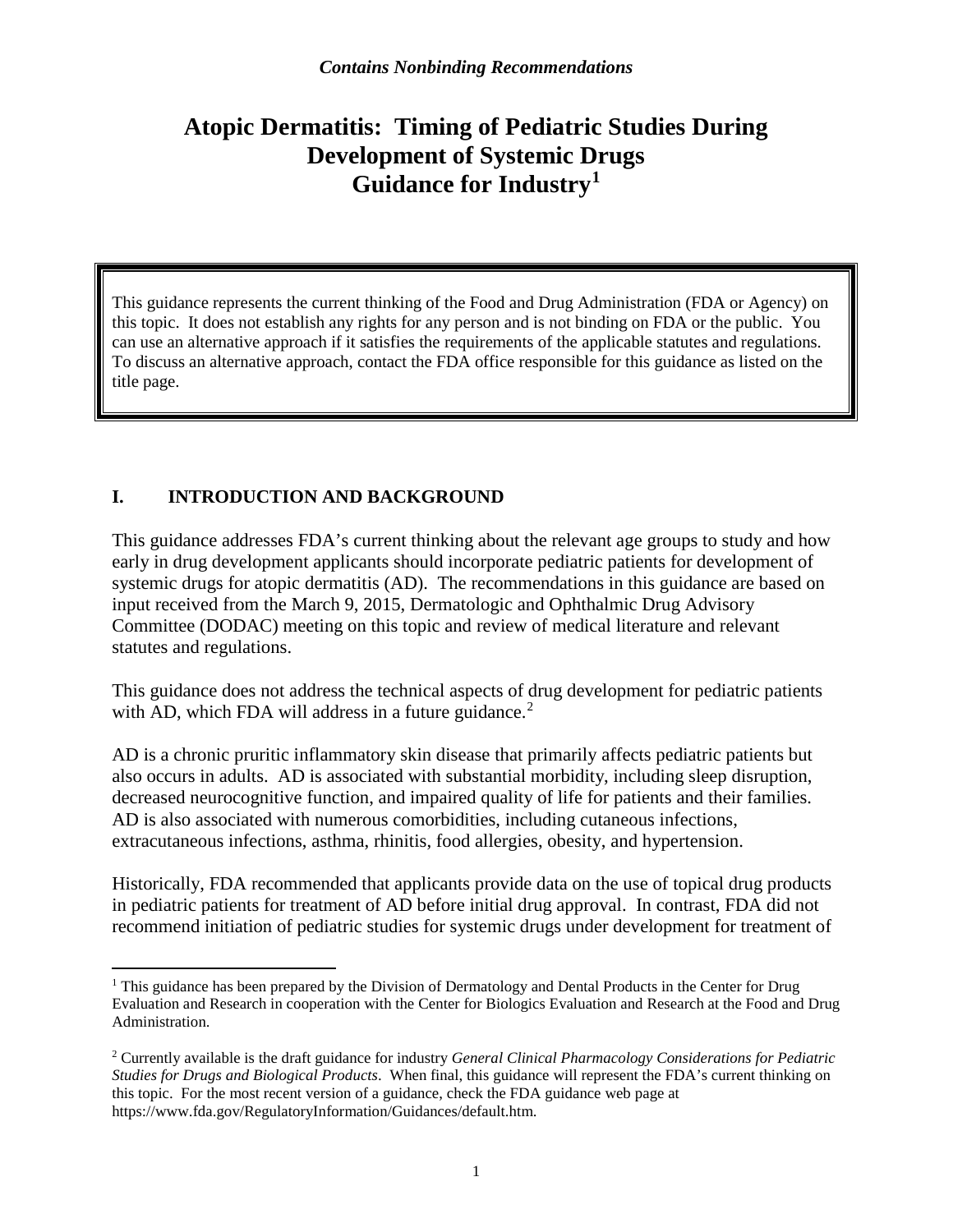#### *Contains Nonbinding Recommendations*

AD and instead recommended the studies after approval of the drugs for adult use. At the March 9, 2015, meeting, the DODAC recommended that, for systemic drugs for AD, pediatric studies generally should be initiated earlier during development.<sup>[3](#page-4-0)</sup>

In general, FDA's guidance documents do not establish legally enforceable responsibilities. Instead, guidances describe the Agency's current thinking on a topic and should be viewed only as recommendations, unless specific regulatory or statutory requirements are cited. The use of the word *should* in Agency guidances means that something is suggested or recommended, but not required.

### **II. TIMING OF PEDIATRIC STUDIES OF SYSTEMIC DRUGS FOR AD**

Applicants for systemic drugs for AD should consider the following recommendations concerning the timing of pediatric studies, the relevant age groups to study, and the inclusion of pediatric use information in labeling at the time of initial approval:

- Applicants should provide at the time of initial approval as much information as possible in labeling regarding use in relevant pediatric populations to facilitate an understanding of how to use the drug safely and effectively in pediatric patients.
- Studies of systemic treatments in pediatric patients with AD should be initiated early in development, typically after obtaining initial evidence of efficacy and safety from early phase studies in adults. Applicants are encouraged to discuss the specifics of pediatric programs as early as is feasible with the division because sponsors generally are required to submit pediatric study plans under section 505B of the Federal Food, Drug, and Cosmetic Act no later than 60 days after an end-of-phase 2 meeting.[4](#page-4-1)
- A juvenile animal toxicity study that incorporates appropriate endpoints should be considered before enrollment of pediatric patients with AD in clinical studies.
- Some major safety questions, such as the risk for long-latency or low-frequency adverse reactions, may not be resolved before initiation of studies in pediatric patients with AD. Considering the effect on the pediatric population of disease-related morbidity, the risk of disease-related progression (e.g., atopic march), and the relative risk-benefit calculus with

<span id="page-4-0"></span> <sup>3</sup> See the 2015 DODAC meeting materials available at [https://wayback.archive-](https://wayback.archive-it.org/7993/20170111202321/http:/www.fda.gov/AdvisoryCommittees/CommitteesMeetingMaterials/Drugs/DermatologicandOphthalmicDrugsAdvisoryCommittee/ucm431514.htm)

[it.org/7993/20170111202321/http://www.fda.gov/AdvisoryCommittees/CommitteesMeetingMaterials/Drugs/Derma](https://wayback.archive-it.org/7993/20170111202321/http:/www.fda.gov/AdvisoryCommittees/CommitteesMeetingMaterials/Drugs/DermatologicandOphthalmicDrugsAdvisoryCommittee/ucm431514.htm) [tologicandOphthalmicDrugsAdvisoryCommittee/ucm431514.htm.](https://wayback.archive-it.org/7993/20170111202321/http:/www.fda.gov/AdvisoryCommittees/CommitteesMeetingMaterials/Drugs/DermatologicandOphthalmicDrugsAdvisoryCommittee/ucm431514.htm)

<span id="page-4-1"></span><sup>&</sup>lt;sup>4</sup> See section 505B(e)(2)(A)(ii) of the Federal Food, Drug, and Cosmetic Act (requiring the submission of the initial pediatric plan "not later than 60 calendar days after the date of the end-of-Phase 2 meeting" or "such other time as may be agreed upon between the Secretary and the applicant"). For further information on this subject, see the draft guidance for industry *Pediatric Study Plans: Content of and Process for Submitting Initial Pediatric Study Plans and Amended Initial Pediatric Study Plans*. When final, this guidance will represent the FDA's current thinking on this topic.